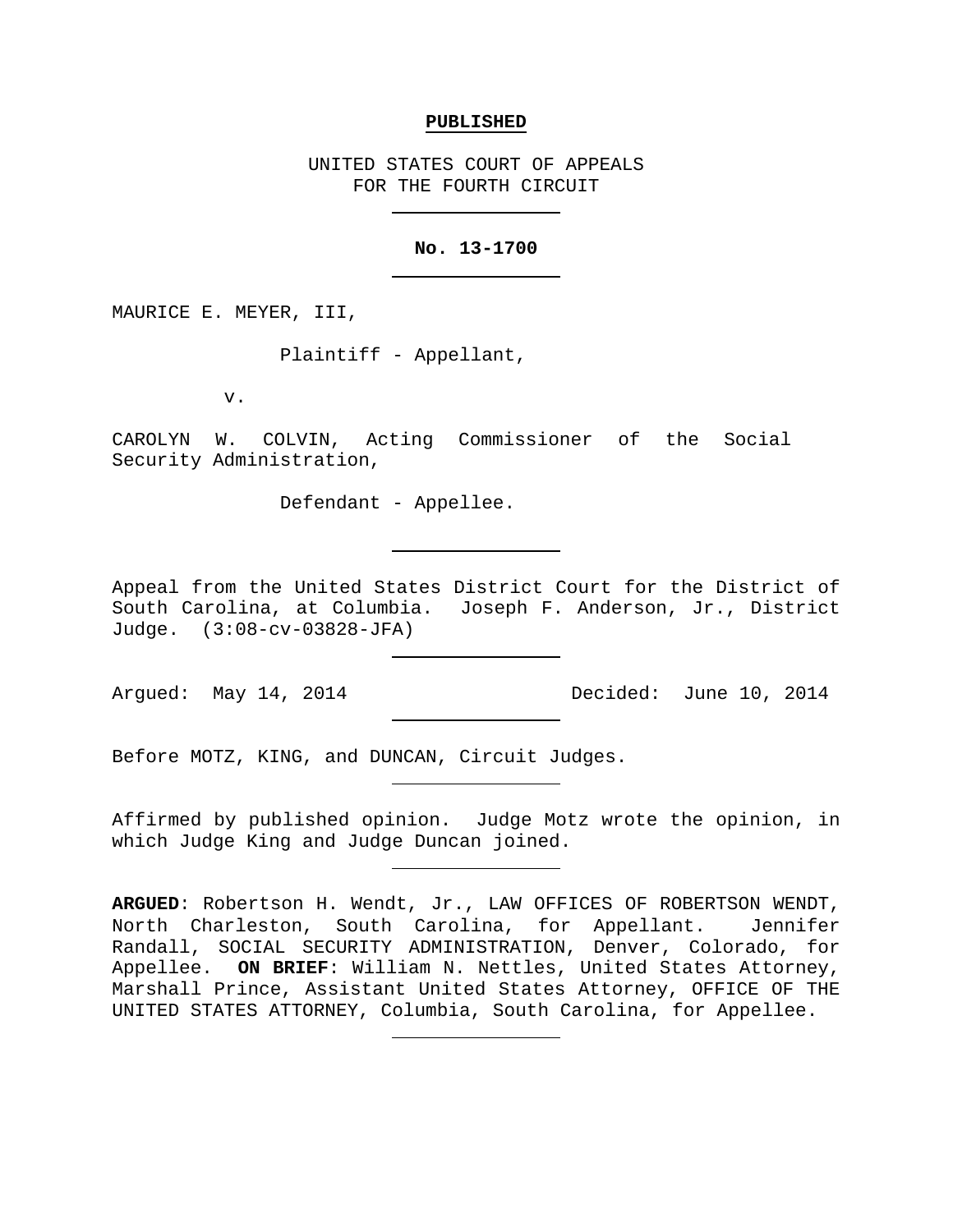DIANA GRIBBON MOTZ, Circuit Judge:

Social Security claimant Maurice Meyer appeals the district court's denial of his motion for attorney's fees under the Equal Access to Justice Act ("the Act"). The Act provides that a party who prevails in litigation against the United States is entitled to an award of attorney's fees unless "the position of the United States was substantially justified" or "special circumstances make an award unjust." 28 U.S.C. § 2412(d)(1)(A). The district court determined that Meyer prevailed in his lawsuit against the Commissioner of Social Security, but that attorney's fees were unwarranted because the Commissioner had pursued a substantially justified position. For the reasons that follow, we affirm.

### I.

Upon suffering a spinal injury in 2004, Meyer applied for Social Security disability benefits. An administrative law judge ("ALJ") denied the claim, reasoning that although Meyer suffered from a degenerative back condition, he retained the capacity to work.

In support of his conclusion, the ALJ noted that between August 2005 and June 2006, Meyer reported improvements in his overall condition, including greater mobility and reduced reliance on pain medication. In addition, numerous physicians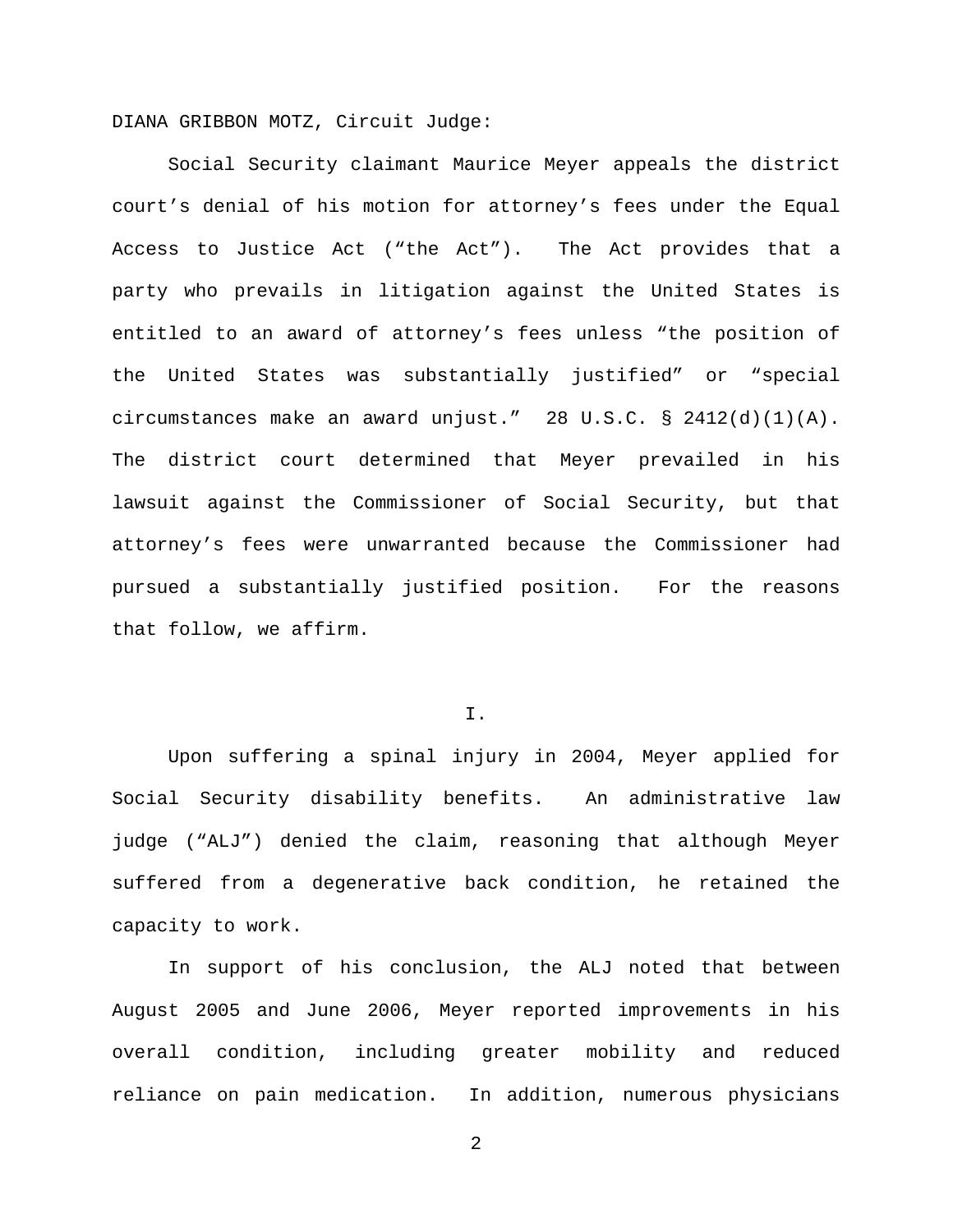who treated Meyer indicated that he was in "no apparent distress," that he appeared to be "generally healthy," and that he could "ambulate independently." To be sure, Meyer offered a report by Dr. Barry Weissglass, a physician who, at Meyer's request, performed an "independent occupational evaluation" concluding that Meyer was unable to work outside the home. The ALJ did not find the report persuasive, however, noting that Dr. Weissglass was not Meyer's treating physician and that his findings conflicted with the weight of the evidence.<sup>[1](#page-2-0)</sup>

Meyer sought review from the Social Security Appeals Council. Along with his request for review, Meyer submitted additional evidence, including a letter from Dr. Byron Bailey, the physician who performed Meyer's surgery. Although Dr. Bailey had not treated Meyer in the last two years, the doctor claimed that Meyer suffered from "chronic, debilitating . . . pain[,] which was anticipated due to the magnitude of his injury." Dr. Bailey further opined that Meyer would "continue to require frequent follow-up and medical management" and would likely require additional surgeries. At the close of his letter, Dr. Bailey noted his agreement "with the majority of [Dr. Weissglass's] findings."

<span id="page-2-0"></span> $1$  For a more complete recitation of the facts, see Meyer v. Astrue, 662 F.3d 700 (4th Cir. 2011).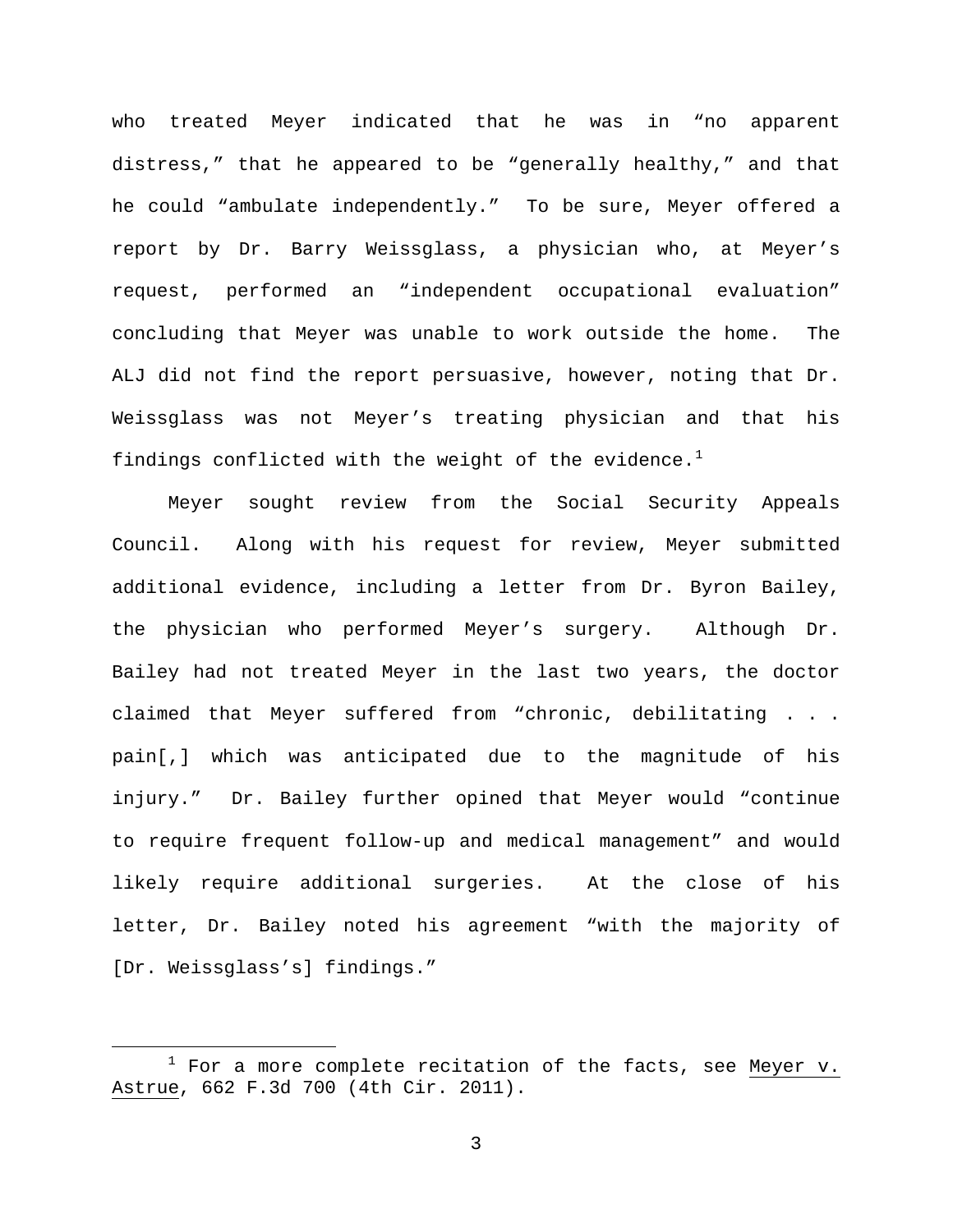The Appeals Council denied Meyer's request for review. In evaluating the claim, the Council stated that it found Dr. Bailey's letter to present "new and material" evidence, and so incorporated the letter into the record. See 20 C.F.R. § 404.970(b). Nevertheless, after considering all the evidence -- including the letter -- the Council declined to review the ALJ's decision. In light of the Council's pronouncement, the ALJ's decision became the "final decision" of the Commissioner of Social Security.

Meyer then sought review in federal court. In his complaint, Meyer asserted that the Appeals Council erred by failing to make "specific findings of fact" explaining why Dr. Bailey's letter did not merit considerable weight and attention. Meyer also argued that "substantial evidence" failed to support the Commissioner's decision. Specifically, he contended that the ALJ's rejection of Dr. Weissglass's findings could not stand in light of Dr. Bailey's conclusions. Additionally, Meyer claimed that the ALJ ignored the fact that his treatment schedule would require him to miss so much work that he was effectively unemployable. $^{2}$  $^{2}$  $^{2}$ 

<span id="page-3-0"></span> $2$  Meyer conceded at oral argument that he failed to raise this argument with specificity before the ALJ. He nonetheless claims that the ALJ erred by failing to address the argument sua sponte.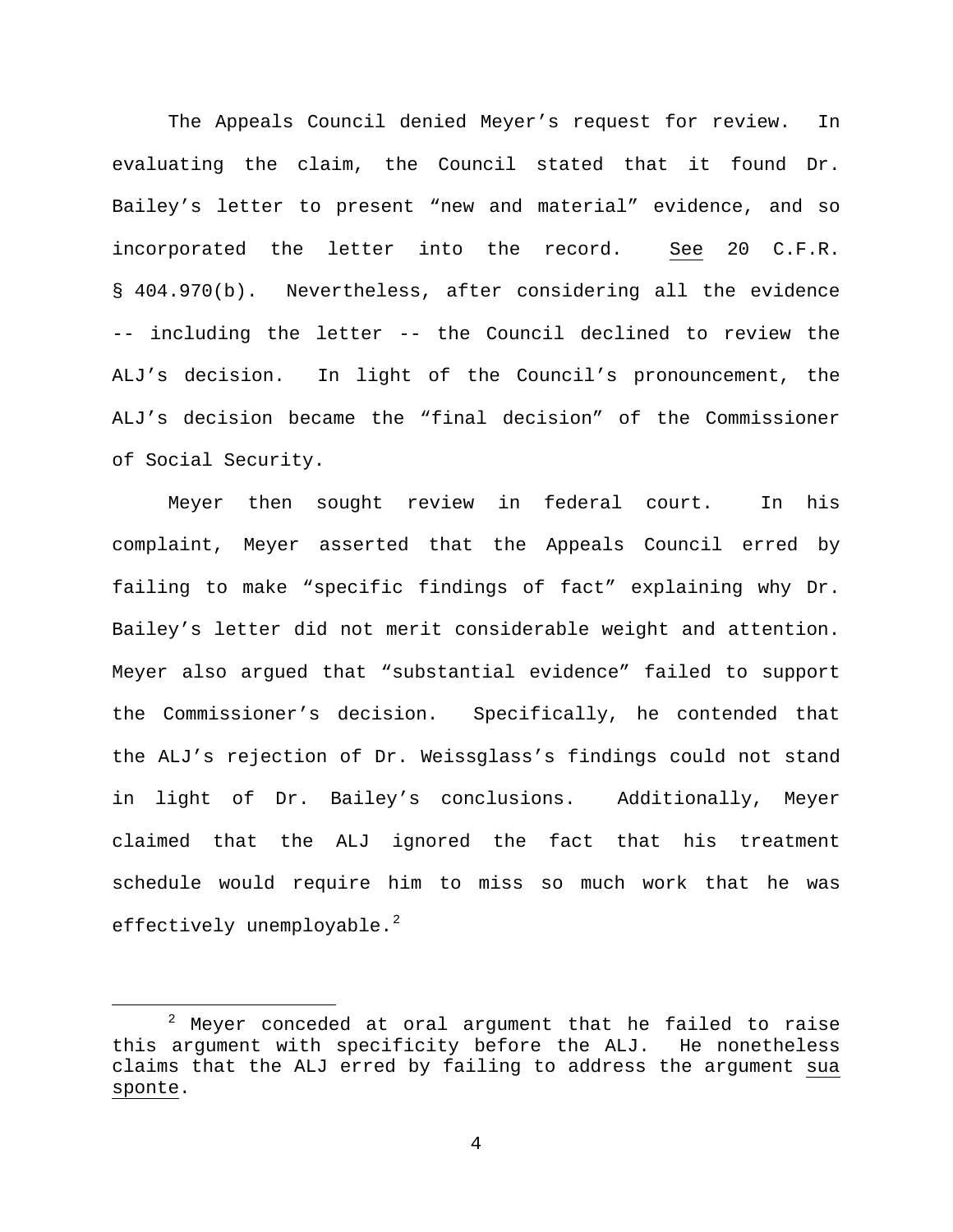In response, with respect to the failure of the Appeals Council to address Dr. Bailey's letter, the Commissioner argued that federal regulations did not require the Council to explain its evaluation of Meyer's application in detail. See 20 C.F.R. § 404.970(b). Accordingly, the Commissioner maintained that the Council's summary affirmance of the ALJ did not violate the law.

As to the merits of Meyer's application, the Commissioner argued that "substantial evidence" did support the Commissioner's decision. The Commissioner pointed out that copious medical evidence indicated that Meyer had made significant improvements since his surgery. Dr. Bailey's letter did not alter this analysis because the letter was not "new and material" evidence subject to administrative review: Dr. Bailey had ended his relationship with Meyer nearly two years before he authored the letter, and his findings simply echoed those of Dr. Weissglass. See Wilkins v. Sec'y, Dep't of Health & Human Servs., 953 F.2d 93, 95-96 (4th Cir. 1991) (explaining that evidence is "new" if it is not duplicative, and "material" if there is a reasonable probability that the evidence would change the outcome). The Commissioner further argued that the failure to address Meyer's treatment schedule did not constitute error because Meyer failed to present evidence that his doctor's appointments would prevent him from maintaining a flexible, alternative work schedule.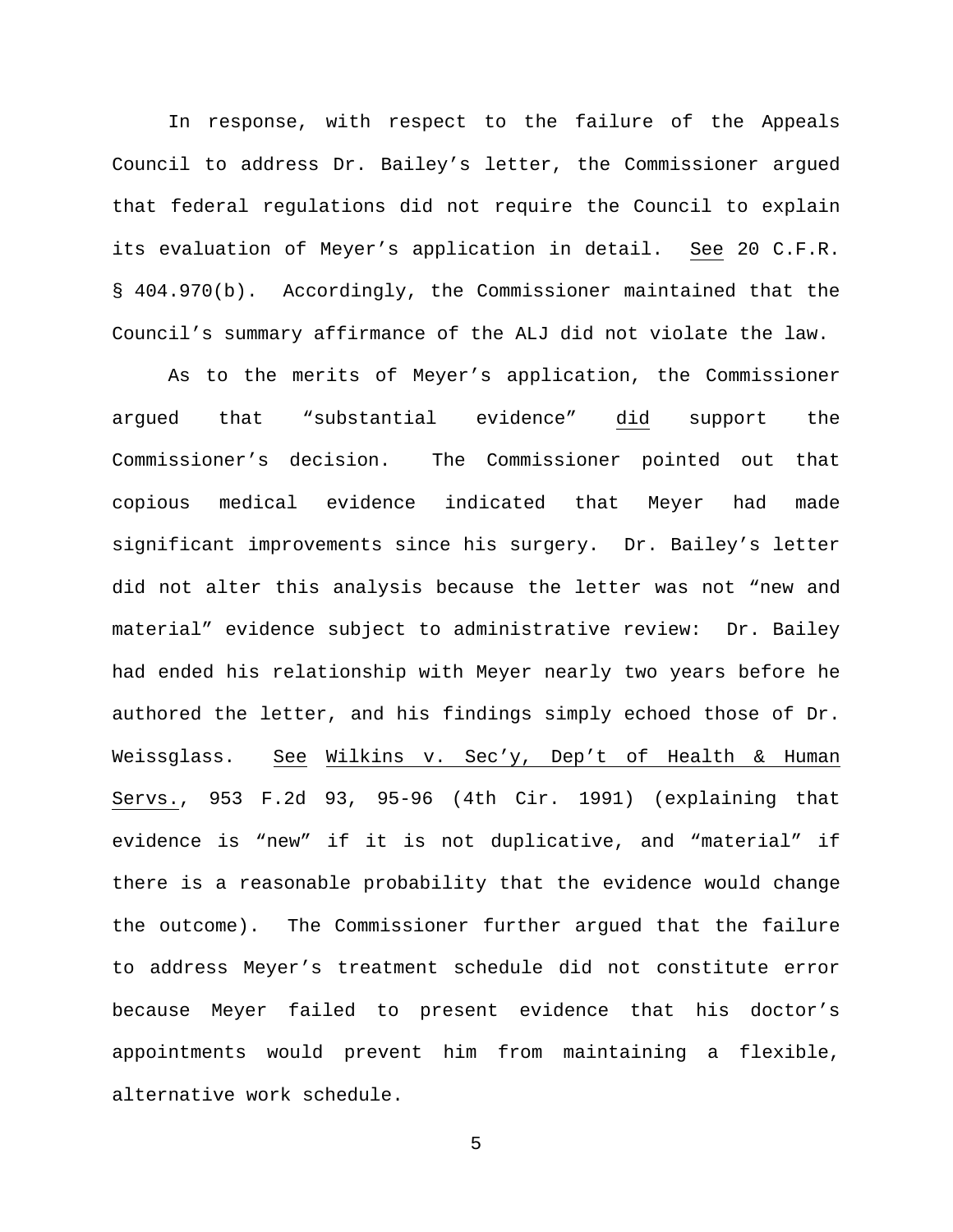The district court agreed with the Commissioner. See Meyer v. Astrue, No. 3:08-cv-3828-JFA-JRM, 2010 WL 1257626 (D.S.C. Mar. 25, 2010) (unpublished). On appeal, the parties reiterated their earlier arguments, with one important exception. The Commissioner no longer justified the Commissioner's decision on the ground that Dr. Bailey's letter was not new or material. Instead, the Commissioner now conceded that the letter was new and material evidence, but argued that it was not important enough to undermine the Commissioner's decision. As before, the Commissioner noted that Dr. Bailey had not treated Meyer recently and that his findings were duplicative of those of Dr. Weissglass.

In a published opinion, we affirmed in part and reversed in part. Meyer, 662 F.3d at 702. We agreed with the district court and the Commissioner that the Appeals Council was under no obligation to articulate its rationale for denying Meyer's request for review. Id. at 704–06. We noted that agency regulations require the Council to explain its analysis only if it "grant[s] [an applicant's] request [for review]," and in Meyer's case, the Council denied the request. Id. at 705 (quoting 20 C.F.R. § 404.967).

With respect to the merits, however, we held that, based on the record before us, we could not determine whether substantial evidence supported the Commissioner's decision. Id. at 707.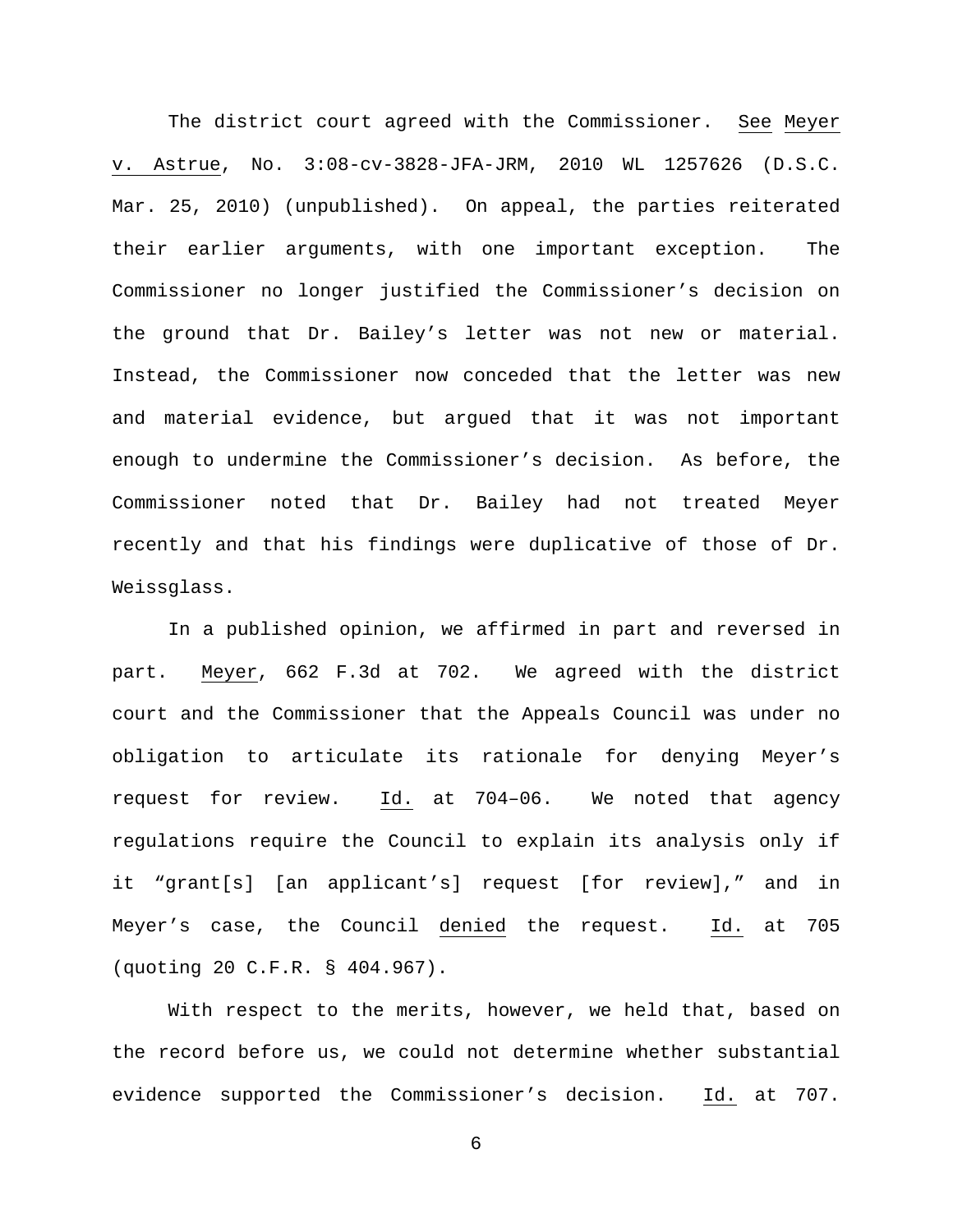Accordingly, we remanded the case to the district court with instructions to remand to the ALJ so that he could consider and determine the import of Dr. Bailey's letter. Id. We indicated that, while doing so, the ALJ should also consider evidence of Meyer's absenteeism. Id. at 707 n.3 (citing Newton v. Apfel, 209 F.3d 448, 459 (5th Cir. 2000)).

After the case was remanded, Meyer moved for attorney's fees under the Act. The district court concluded that our remand to the ALJ meant that Meyer prevailed in his action against the Commissioner. See Shalala v. Schaefer, 509 U.S. 292, 300-02 (1993). The court held, however, that fees were unwarranted because Meyer's case was "one of those close decisions about which reasonable persons could, and did, disagree." As a result, it could not be said that the Commissioner had pursued a "substantially [un]justif[iable]" position.

Meyer noted a timely appeal.<sup>[3](#page-6-0)</sup>

## II.

The Equal Access to Justice Act provides that:

<span id="page-6-0"></span><sup>&</sup>lt;sup>3</sup> After Meyer filed his motion for attorney's fees, Carolyn Colvin replaced Michael Astrue as acting Commissioner of Social Security. For clarity, we continue to use masculine pronouns, as it is the litigation position of Commissioner Astrue, not acting Commissioner Colvin, that is at issue in this case.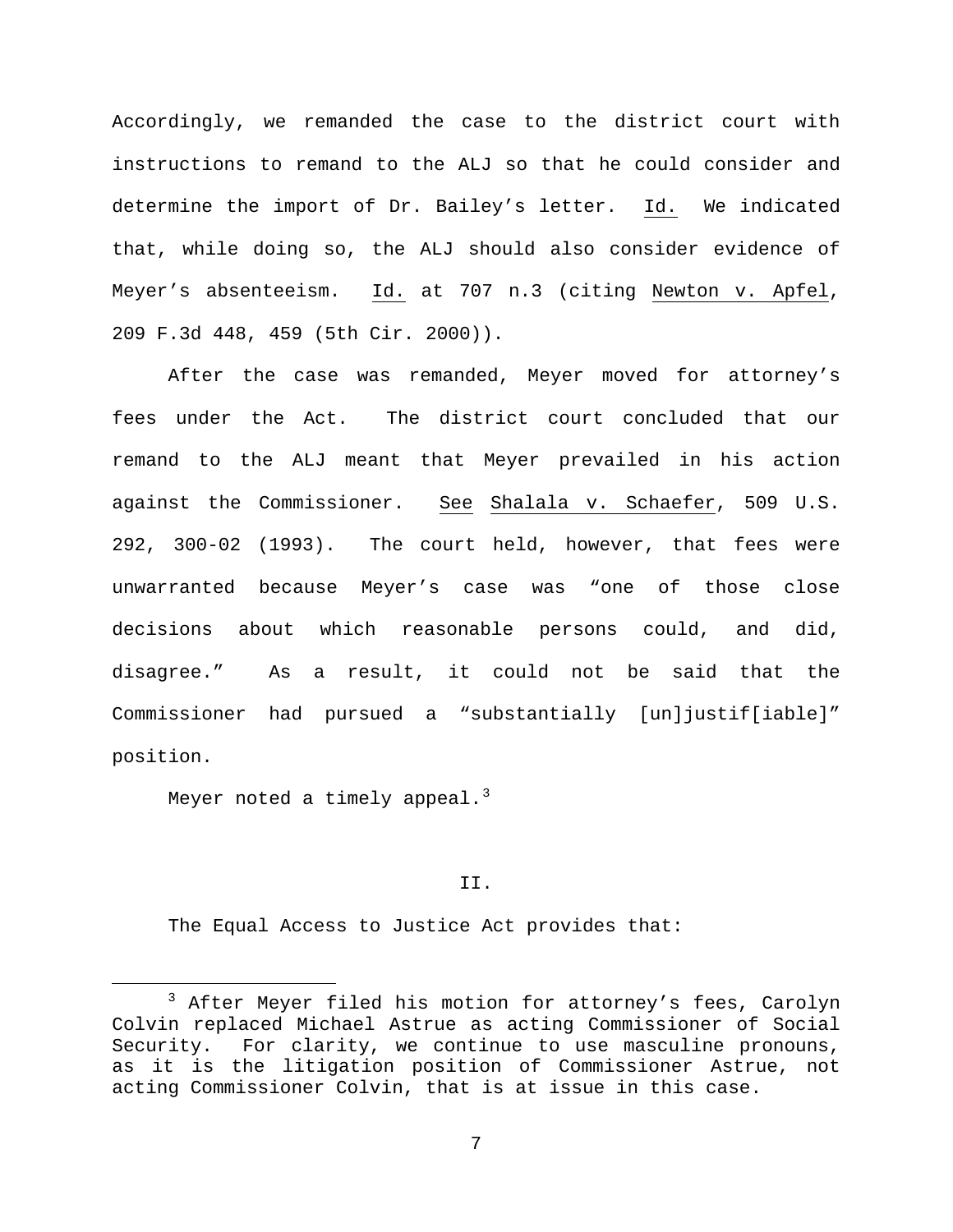[A] court shall award to a prevailing party[,] other than the United States[,] fees and other expenses . . . incurred by that party in any civil action . . . against the United States . . . unless the court finds<br>that the position of the United States was that the position of the United States was substantially justified or that special circumstances make an award unjust.

28 U.S.C. § 2412(d)(1)(A) (emphasis added).

The Act does not define the term "substantially justified." The Supreme Court has recognized, however, that the substantialjustification test is one of "reasonableness in law and fact." Pierce v. Underwood, 487 U.S. 552, 564-65 (1988). That is, "[t]he Government's position is substantially justified if it is . . . 'justified to a degree that could satisfy a reasonable person.'" Cody v. Caterisano, 631 F.3d 136, 141 (4th Cir. 2011) (quoting Pierce, 487 U.S. at 565). Of course, the Government need not prevail in an action for its position to have been substantially justified. Rather, the Government will avoid paying fees as long as "a reasonable person could [have thought]" that its litigation position was "correct." Pierce, 487 U.S. at 566 n.2.

"[In] determining whether the [G]overnment's position in a case is substantially justified, we look beyond the issue on which the petitioner prevailed to determine, from the totality of the circumstances, whether the [G]overnment acted reasonably in causing the litigation or in taking a [particular] stance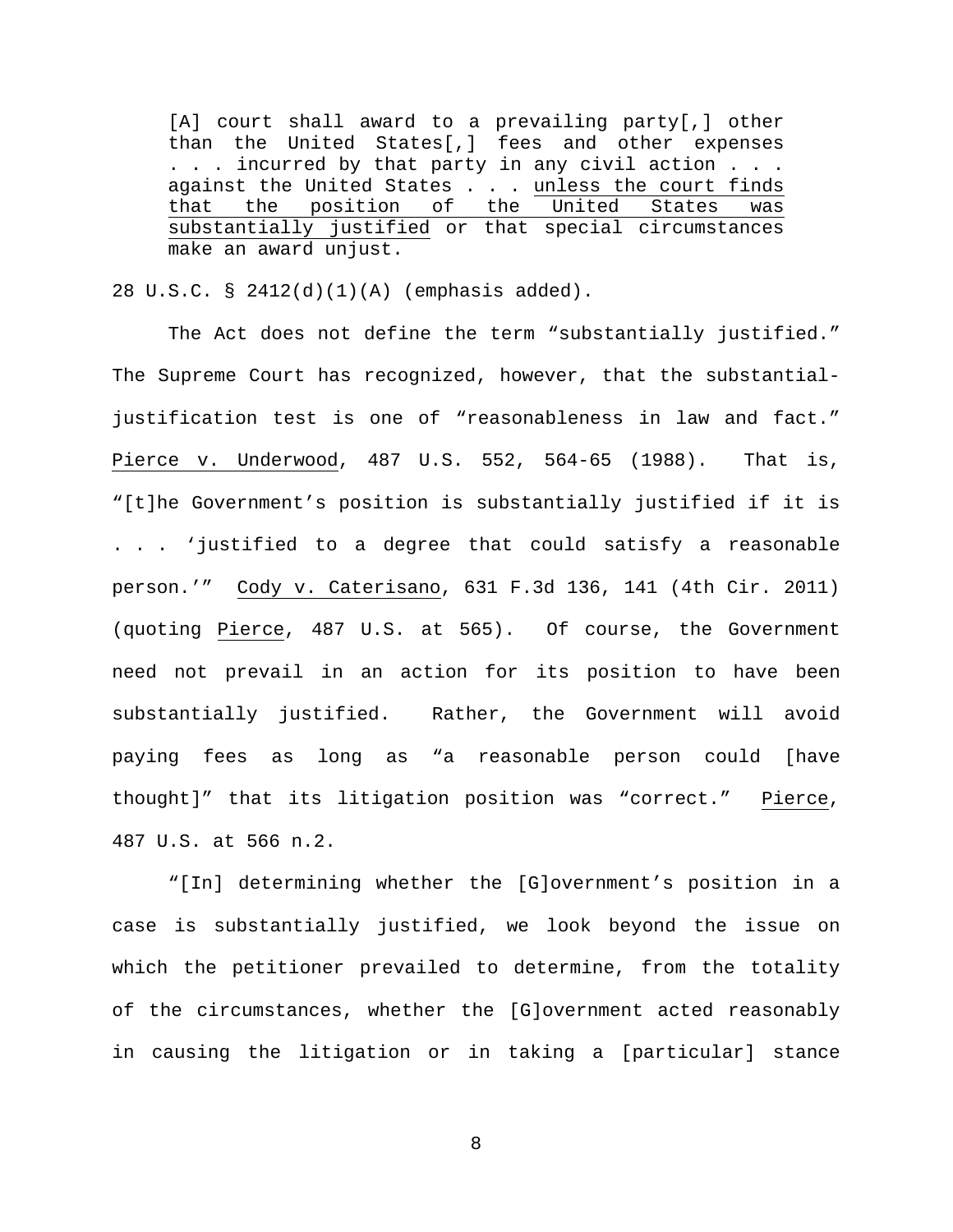during the litigation." Roanoke River Basin Ass'n v. Hudson, 991 F.2d 132, 139 (4th Cir. 1993).

In doing so, it is appropriate to consider the reasonable overall objectives of the [G]overnment and the extent to which the alleged governmental misconduct departed from them. . . . Although an unreasonable stance taken on a single issue may . . .<br>undermine the substantial iustification of the substantial justification of the [G]overnment's position, that question can be answered only by looking to the stance's effect on the entire civil action. [Thus,] while a party may become a "prevailing party" on a single substantive issue . . . , it does not automatically follow that the [G]overnment's position in the case as a whole is not substantially justified.

# Id.

The Government bears the burden of proving substantial justification in the first instance. Crawford v. Sullivan, 935 F.2d 655, 658 (4th Cir. 1991). Once the district court has determined the propriety of a fee, we review its decision for an abuse of discretion. Hyatt v. Barnhart, 315 F.3d 239, 245 (4th Cir. 2002).

### III.

## A.

Meyer does not contend that each and every one of the Commissioner's positions lacked a substantial justification. See Appellant's Br. 13; Reply Br. 1. On the contrary, he concedes that the Commissioner reasonably argued that Social Security regulations do not require the Appeals Council to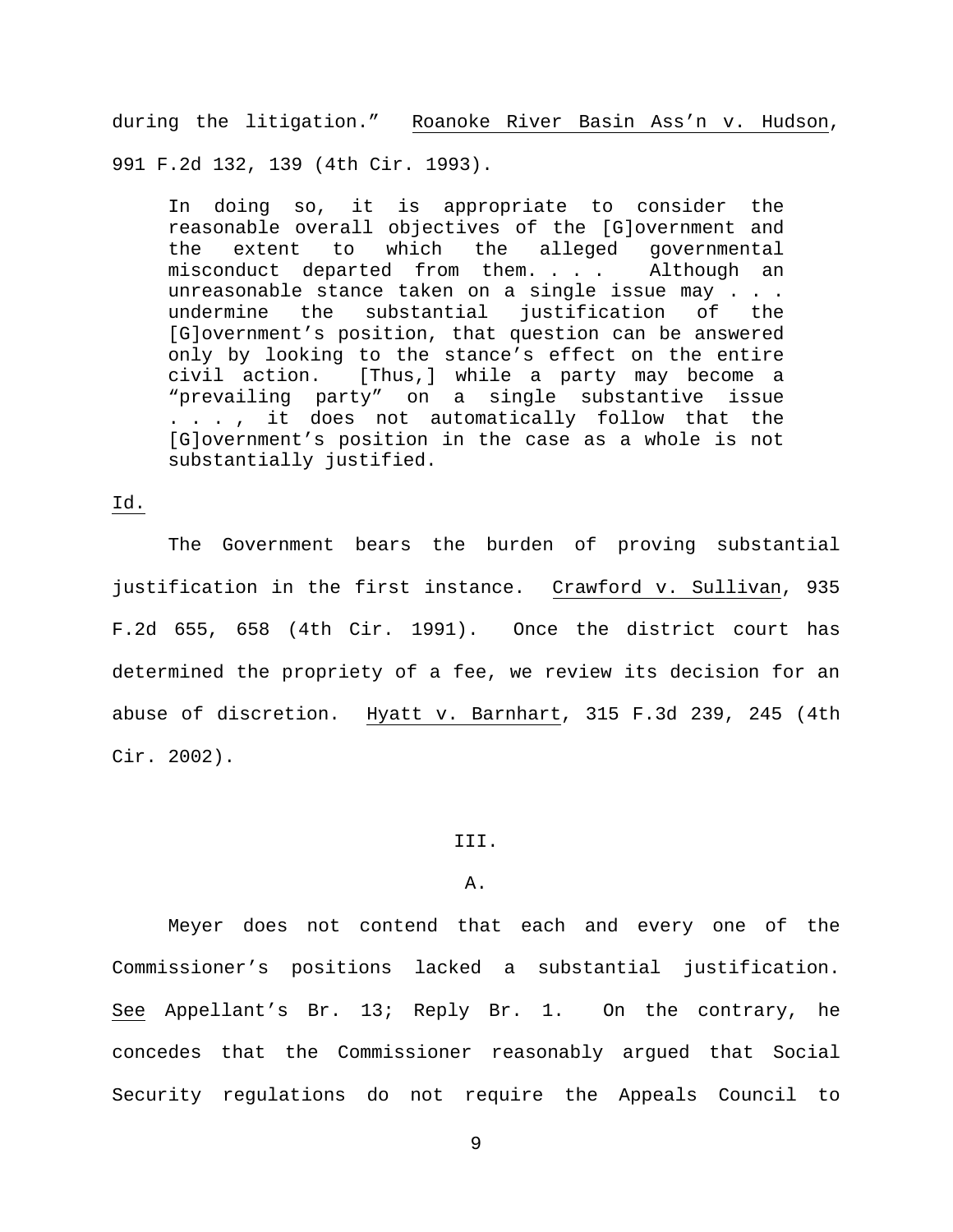articulate its rationale for denying an applicant's request for review. See Appellant's Br. 13; Reply Br. 1. This concession seems inevitable since the Commissioner prevailed on this issue. See Meyer, 662 F.3d at 706. $4$ 

What Meyer contends is that the Commissioner unreasonably maintained that "substantial evidence" supported the Commissioner's decision. See Appellant's Br. 13–16. In particular, Meyer argues that the Commissioner acted unreasonably in asserting that Dr. Bailey's letter did not require reversal or remand to the ALJ. Id. at 13–15. Meyer contends that, because Dr. Bailey was his treating physician, the doctor's recommendation should have received significant, if not controlling, weight. See 20 C.F.R. § 404.1527(c)(2). In addition, Meyer argues that the Commissioner erred in defending the ALJ's failure to address his treatment schedule. See Appellant's Br. 16. According to Meyer, the fact that he would miss so much work to attend his various appointments tended to show that he was unfit for full-time employment. To comply with the substantial-evidence standard, Meyer asserts, the ALJ should have considered this issue. See Universal Camera Corp. v. Nat'l

<span id="page-9-0"></span> <sup>4</sup> Meyer has also conceded that the Commissioner's position throughout the administrative proceedings was reasonable. See United States v. 515 Granby, LLC, 736 F.3d 309, 315 (4th Cir. 2013) (holding that the Government's pre-litigation position is relevant to the attorney's fees analysis).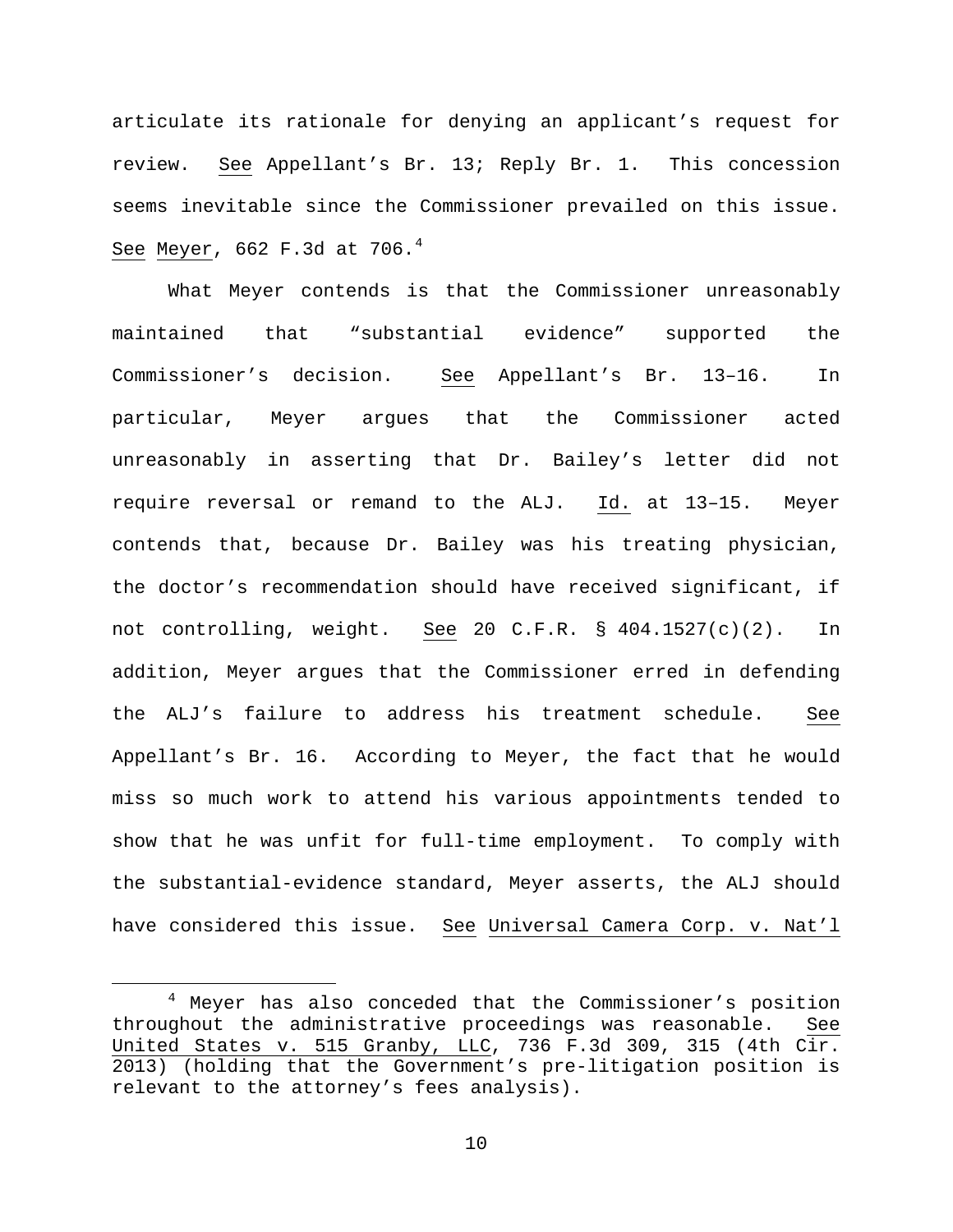Labor Relations Bd., 340 U.S. 474, 488 (1951) ("The substantiality of evidence must take into account whatever in the record fairly detracts from its weight.").

We disagree. First, it is difficult to conclude that the Commissioner's litigation position was not substantially justified when Meyer himself concedes that the Commissioner was correct with respect to one of the case's two issues. The Appeals Council's obligation to explain its rationale was an important issue that had divided lower courts before we resolved the matter in Meyer's appeal. Compare Jackson v. Barnhart, 368 F. Supp. 2d 504, 508 n.2 (D.S.C. 2005) with Harmon v. Apfel, 103 F. Supp. 2d 869, 873 (D.S.C. 2000). In determining whether the Commissioner advanced a reasonable litigation position, we must consider the case as a whole, see Roanoke River Basin, 991 F.2d at 139, and here, the Commissioner was right on one of two important issues.

Even as to the substantial-evidence issue, the matter before us was hardly clear-cut. The Commissioner argued that Dr. Bailey's letter was of limited utility because Dr. Bailey had not treated Meyer recently, and in any event, the information he provided was duplicative of Dr. Weissglass's findings. We believe that a reasonable person could have thought that this argument would prevail. Both Social Security regulations and our case law establish that a treating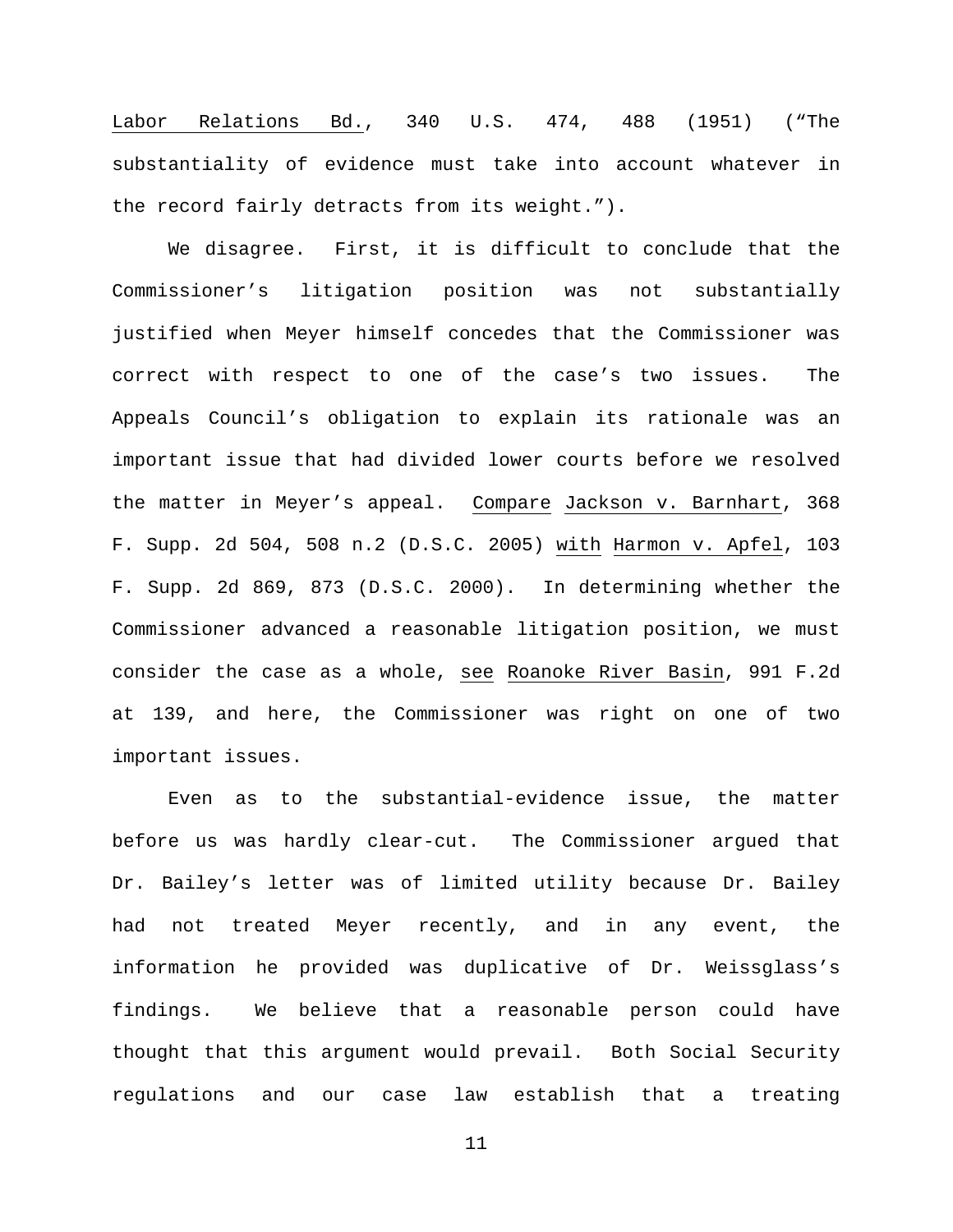physician's opinion is to be accorded comparatively less weight if it is based on the physician's limited knowledge of the applicant's condition or conflicts with the weight of the evidence. Craig v. Chater, 76 F.3d 585, 590 (4th Cir. 1996); 20 C.F.R. § 404.1527(c). Dr. Bailey's letter falls into both of these categories.

Finally, with respect to the argument about Meyer's treatment schedule, we find nothing unreasonable about the Commissioner's position. Meyer himself acknowledged at oral argument that he failed to raise the issue with specificity before the ALJ. As the Eighth Circuit has noted, an ALJ "is not obliged to investigate a claim not presented at the time of the [benefits] application . . . and not offered at the hearing as a basis for disability." Halverson v. Astrue, 600 F.3d 922, 934 (8th Cir. 2010). Accordingly, the Commissioner did not act unreasonably in defending the ALJ's decision.

## B.

Urging a contrary result, Meyer finds it significant that the Commissioner changed his position regarding the import of Dr. Bailey's letter. Before the district court, the Commissioner argued that the letter was not "new and material" evidence entitled to consideration by the Appeals Council; but on appeal, he conceded that the Appeals Council properly considered the evidence. Given this change of position, Meyer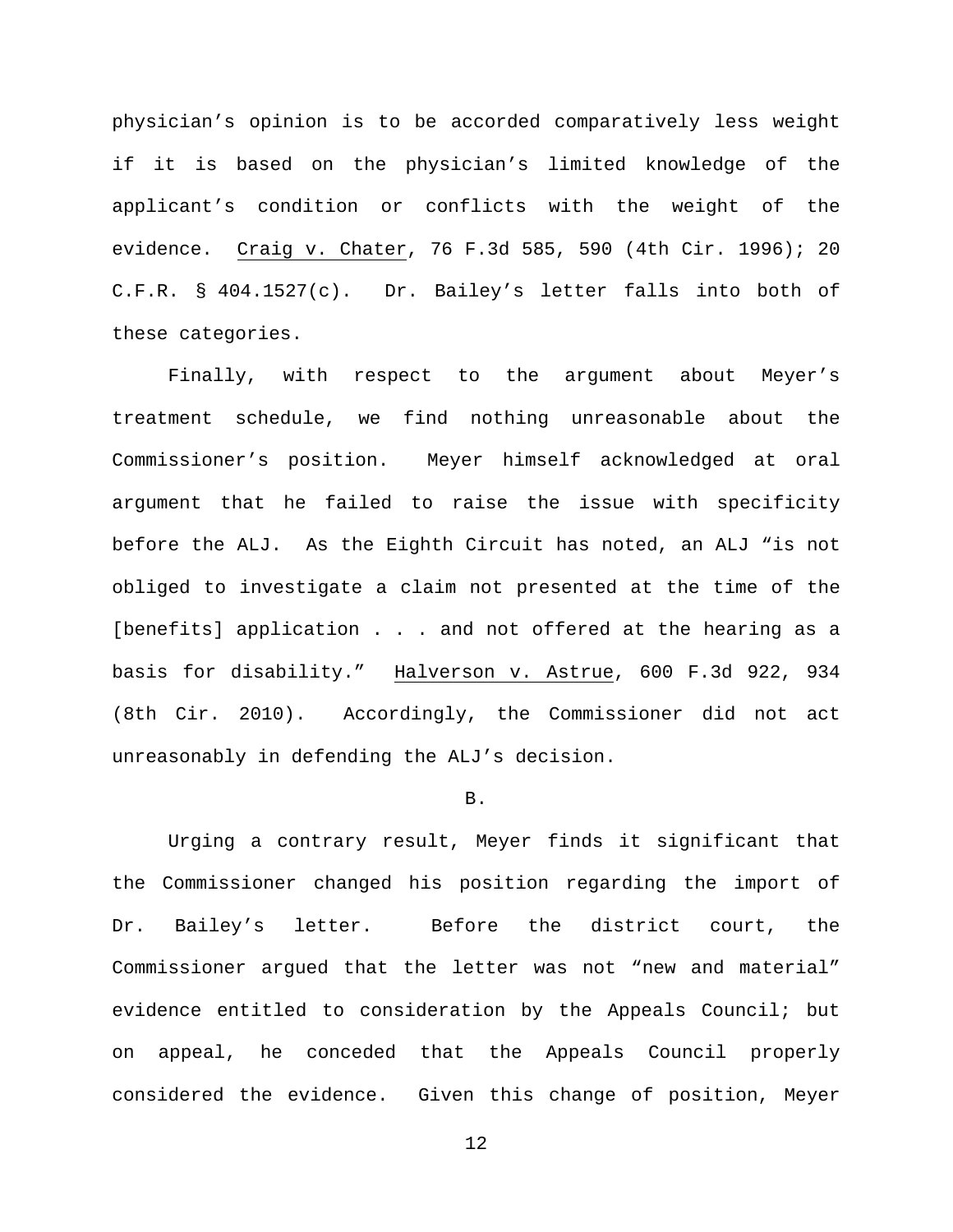argues that the Commissioner's original defense cannot meet the substantial-justification standard.

We are unpersuaded. To be sure, the Commissioner initially staked out a curious position. In asserting that Dr. Bailey's letter did not qualify as "new and material" evidence, the Commissioner implicitly argued that the Appeals Council erred in considering the letter. See 20 C.F.R. § 404.970(b) (permitting the Appeals Council to consider "new and material" evidence submitted for the first time on appeal). But to show that substantial evidence supported the Commissioner's decision, it sufficed for the Commissioner simply to show that the letter, though material to Meyer's application, did not impugn the integrity of the Commissioner's decision. See Universal Camera, 340 U.S. at 477 (defining "substantial evidence" as "such relevant evidence as a reasonable mind might accept as adequate to support a conclusion"). In other words, it would have been easier for the Commissioner to concede that the letter contained "new and material" information, but to argue that this new information was not significant enough to require reversal of the Commissioner's decision. We note that this was precisely the argument the Commissioner made before us on appeal.

Despite the oddity of the Commissioner's original position, his misstep does not merit a fee award. For the Commissioner's change of position did not alter the core of his argument. At